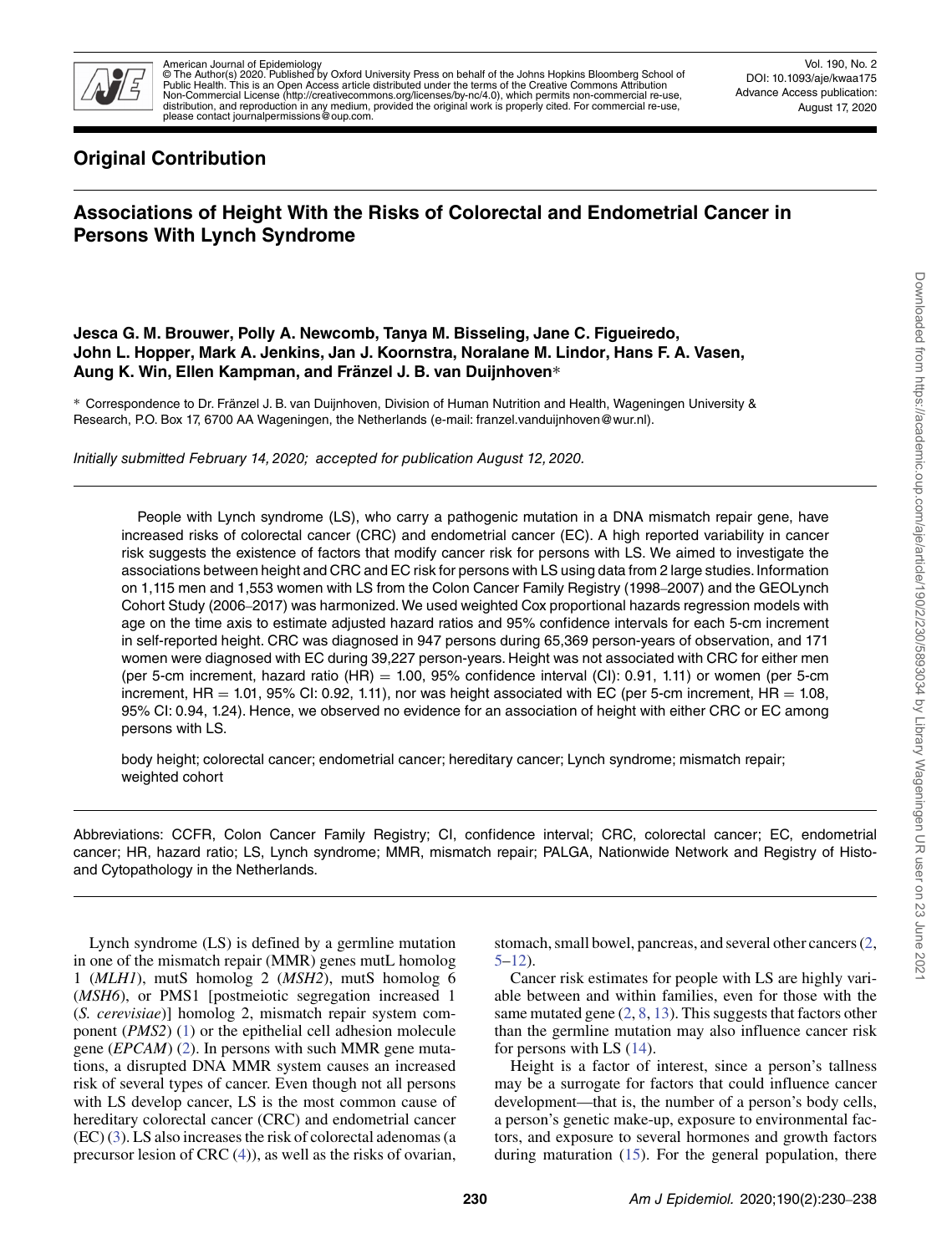is strong evidence that height is associated with the risks of sporadic colorectal, kidney, pancreatic, prostate, ovarian, endometrial, and pre- and postmenopausal breast cancer and malignant melanoma [\(16\)](#page-7-10). For instance, in the general population, a 5-cm increment of height has been associated with a 4% higher risk of CRC [\(17\)](#page-7-11) and a 10-cm increment of height has been associated with a 15% increased risk of EC [\(18\)](#page-7-12). LS-related tumors develop via a distinctive molecular pathway compared with non-LS-related tumors [\(19](#page-7-13)[–28\)](#page-7-14), and therefore study findings from the general population might

not be directly translatable to persons with LS. To our knowledge, only 2 studies have been published on the association between height and colorectal neoplasia risk for persons with LS, with conflicting results. For persons suspected to have LS on the basis of their family history, women taller than 1.55 m were found to have 47%– 127% increased CRC risks compared with those shorter than 1.55 m in a Canadian study, while no evidence of an association was found for men [\(29\)](#page-7-15). In contrast, for persons confirmed to have LS within a Dutch study (the GEOLynch Cohort Study), a 57% decreased risk of colorectal adenoma for each 5-cm increment of height was reported for men, while no association was found for women [\(30\)](#page-7-16). The conflicting results might have been due to different study samples (persons with suspected LS vs. those confirmed to have LS), exposure measures (categorical vs. continuous), outcomes (CRC vs. colorectal adenoma), and study designs (case-control vs. prospective cohort). In these analyses, we aimed to investigate the associations of adult attained height with CRC and EC risk for men and women with LS separately, using data from a large sample of persons confirmed to have LS.

# **METHODS**

## **Study population**

For this study, we harmonized data on 2,849 persons confirmed to have LS from 2 separate studies: the GEOLynch Cohort Study [\(30\)](#page-7-16) [\(ClinicalTrials.gov](ClinicalTrials.gov) identifier NCT03 303833) and the Colon Cancer Family Registry (CCFR) [\(31\)](#page-8-0).

Briefly, within the GEOLynch Cohort Study, persons with LS—that is, a pathogenic variant in one of the MMR or *EPCAM* genes—have been actively recruited since 2006 through the Netherlands Foundation for the Detection of Hereditary Tumors (Leiden, the Netherlands) and 2 university medical centers (Radboud University Medical Center (Nijmegen, the Netherlands) and University Medical Center Groningen (Groningen, the Netherlands)). Since 2012, participants have also been passively recruited through information published in the magazine and on the website of the Lynch Polyposis Society, a Dutch patient association. Adults with LS were eligible for study inclusion regardless of whether they had ever had a cancer diagnosis before study enrollment [\(30\)](#page-7-16).

The CCFR is an international consortium of 6 research centers in North America and Australia. Its design and recruitment have been described in detail by Newcomb et al. [\(31\)](#page-8-0) and Jenkins et al. [\(32\)](#page-8-1). Briefly, at all 6 centers,

population-based probands were persons with recently diagnosed CRC identified via cancer registries. Additionally, 4 centers also used identified clinic-based probands, that is, cancer-affected and cancer-unaffected persons from families with multiple CRC cases presenting at familial cancer clinics. Population-based probands with MMRdeficient CRC and all clinic-based probands were tested for germline mutations in a DNA MMR gene. Possession of a pathogenic variant was defined as LS. Subsequently, where possible, first- and/or second-degree relatives of identified probands with LS were recruited for study participation and germline mutation testing of the variant found in their proband. In this study, we included population-based and clinic-based probands and their relatives with a confirmed germline MMR gene mutation.

Both studies were approved by local medical ethical review committees. Additionally, all individual participants provided informed consent.

#### **Data collection**

For both studies, self-reported height and other selfreported personal information (smoking habits, weight, and, for women, menstrual and reproductive history and menopausal status) and data on demographic characteristics (age, sex, ethnicity, educational level) were collected at recruitment via study- and/or center-specific standardized questionnaires. Clinical information regarding bowel diseases, colorectal surgeries, and hysterectomy was obtained from medical records and pathology reports and/or was selfreported (CCFR).

#### **Cancer diagnoses**

Cancer diagnoses were identified by several mechanisms. For GEOLynch, the majority of the participants (80.1%) provided consent for linkage with the Nationwide Network and Registry of Histo- and Cytopathology in the Netherlands (PALGA; now called the PALGA Foundation). PALGA has had full coverage of Dutch pathology tests since 1991. Reported cancer diagnoses within PALGA after 1991 were therefore used to identify any cancer diagnosis among GEOLynch participants with a linkage to PALGA. Cancer diagnoses obtained from medical records were used for persons who did not consent to linkage with PALGA and for persons with cancer diagnoses before 1991, which were not reported in PALGA.

In CCFR data, cancer diagnoses were obtained from cancer registries for population-based probands. Self-reports and/or secondhand reports by relatives of cancer patients at study enrollment and/or 5-year follow-up were confirmed, where possible, using pathology reports, medical records, and/or death certificates for all enrolled participants [\(31,](#page-8-0) [32\)](#page-8-1).

#### **Study sample**

For this study, we included 757 persons with LS from the GEOLynch Cohort Study and 2,092 persons with LS from the CCFR. Subsequently, we excluded participants with missing information on the mutated gene  $(n = 3)$ ,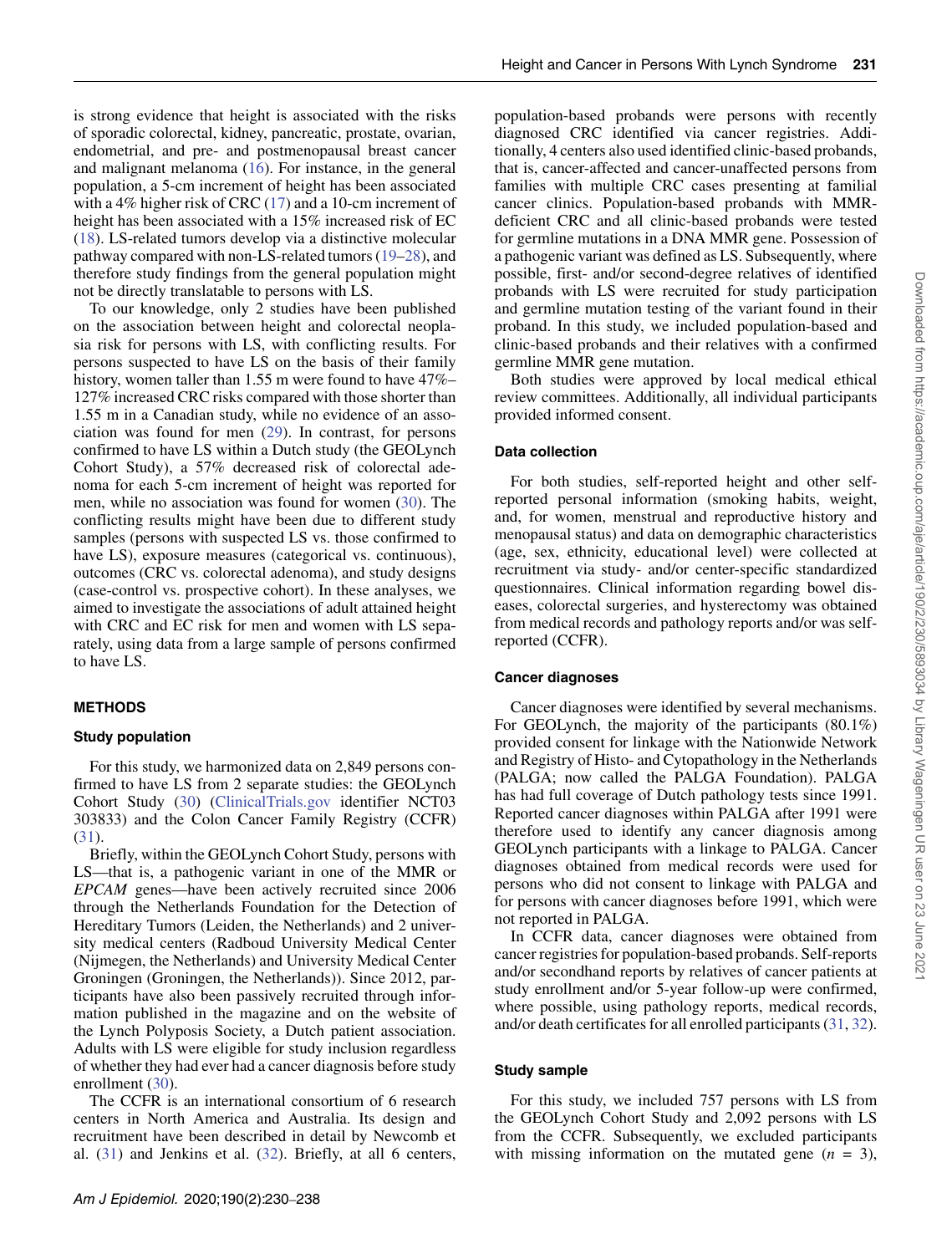| Characteristic                                  |                              |      |                     |                  |                 | Sex and Median Height, cm |                                       |                                           |                |                         |                   |                |
|-------------------------------------------------|------------------------------|------|---------------------|------------------|-----------------|---------------------------|---------------------------------------|-------------------------------------------|----------------|-------------------------|-------------------|----------------|
|                                                 |                              |      | Male $(n = 1, 155)$ |                  |                 |                           |                                       |                                           | Female (n      | 1,553)<br>$\parallel$   |                   |                |
|                                                 | $=$ $\omega$ 0.080 $\approx$ | 577) |                     |                  | $\geq 180.0$ (n | $= 578$                   |                                       | $\label{eq:1} \ \hspace{1mm}$<br>165.0(n) | 698)           |                         | $\simeq 165.0$ (n | $= 855$        |
|                                                 | ş                            | ಸಿ   | Mean<br>(3D)        | g                | ಸಿ              | Mean<br>(5D)              | $\frac{\dot{\mathsf{p}}}{\mathsf{p}}$ | ಸಿ                                        | Mean<br>(3D)   | <u>ہ</u>                | ್ನೇ               | Mean<br>(5D)   |
| Age at study enrollment, years                  |                              |      | 50.2<br>(13.4)      |                  |                 | (13.7)<br>46.3            |                                       |                                           | (14.1)<br>50.8 |                         |                   | (14.0)<br>46.5 |
| Ever smoking at age 18 years                    | 238                          | 413  |                     | $\overline{5}$   | 34.8            |                           | 200                                   | 28.7                                      |                | 246                     | 28.8              |                |
| Weight in young adulthood, kgb,c                | 70.0<br>(64.0–77.0)          |      |                     | $(72.0 - 85.0)$  | 79.0            |                           | $(50.0 - 59.0)$<br>54.0               |                                           |                | $(55.0 - 67.0)$<br>60.0 |                   |                |
| Age at menarche, years                          |                              |      |                     |                  |                 |                           |                                       |                                           | 12.8(1.5)      |                         |                   | 13.2(1.6)      |
| Country-specific educational level <sup>d</sup> |                              |      |                     |                  |                 |                           |                                       |                                           |                |                         |                   |                |
| Low                                             | 144                          | 25.0 |                     | $\overline{100}$ | 17.3            |                           | 223                                   | 32.0                                      |                | 164                     | 19.2              |                |
| Medium                                          | 273                          | 47.3 |                     | 258              | 44.6            |                           | 338                                   | 48.4                                      |                | 390                     | 45.6              |                |
| High                                            | 157                          | 272  |                     | 216              | 37.4            |                           | 133                                   | 19.1                                      |                | 296                     | 34.6              |                |
| Mutated mismatch repair gene                    |                              |      |                     |                  |                 |                           |                                       |                                           |                |                         |                   |                |
| MLH1                                            | 201                          | 34.8 |                     | 211              | 36.5            |                           | 263                                   | 37.7                                      |                | 299                     | 35.0              |                |
| MSH <sub>2</sub>                                | 271                          | 47.0 |                     | 243              | 42.0            |                           | 306                                   | 43.8                                      |                | 362                     | 42.3              |                |
| MSH6                                            | 89                           | 12.0 |                     | $\mathfrak{g}$   | 14.5            |                           | 8                                     | 12.9                                      |                | <u> 인</u>               | 14.3              |                |
| PMS <sub>2</sub>                                | $\overline{5}$               | 5.4  |                     | 33               | 5.7             |                           | $\mathbf{S}$                          | 4.2                                       |                | $\overline{6}$          | $\overline{z}$    |                |
| EPCAM                                           | Ю                            | 0.9  |                     | L                | $\frac{1}{2}$   |                           | $\tilde{a}$                           | $\frac{1}{4}$                             |                | $\mathrel{\vdash}$      | 1.3               |                |
| Caucasian ethnicity                             | 535                          | 92.7 |                     | 562              | 97.2            |                           | 656                                   | 94.0                                      |                | 823                     | 96.3              |                |
| Country of residence                            |                              |      |                     |                  |                 |                           |                                       |                                           |                |                         |                   |                |
| Australasia                                     | 257                          | 44.5 |                     | 202              | 35.0            |                           | 345                                   | 49.4                                      |                | 274                     | 32.1              |                |
| Canada                                          | 66                           | 11.4 |                     | 45               | 7.8             |                           | 86                                    | 12.3                                      |                | $\rm ^{\rm o}$          | 10.5              |                |
| The Netherlands                                 | 33                           | 16.1 |                     | 202              | 35.0            |                           | 115                                   | 16.5                                      |                | 316                     | 37.0              |                |
| <b>United States</b>                            | 161                          | 27.9 |                     | 129              | 22.3            |                           | 152                                   | 21.8                                      |                | 175                     | 20.5              |                |
| Cohort                                          |                              |      |                     |                  |                 |                           |                                       |                                           |                |                         |                   |                |
| <b>CCFR</b>                                     | 484                          | 83.9 |                     | 376              | 65.1            |                           | 583                                   | 83.5                                      |                | 539                     | 63.0              |                |
| GEOLynch                                        | 33                           | 16.1 |                     | 202              | 35.0            |                           | 115                                   | rö<br>$\frac{6}{1}$                       |                | 316                     | 37.0              |                |

<span id="page-2-0"></span>Table 1. Characteristics of Participants With Lynch Syndrome in a Study of Height and Colorectal and Endometrial Cancer Risk, by Sex-Specific Median Height, Colon Cancer Family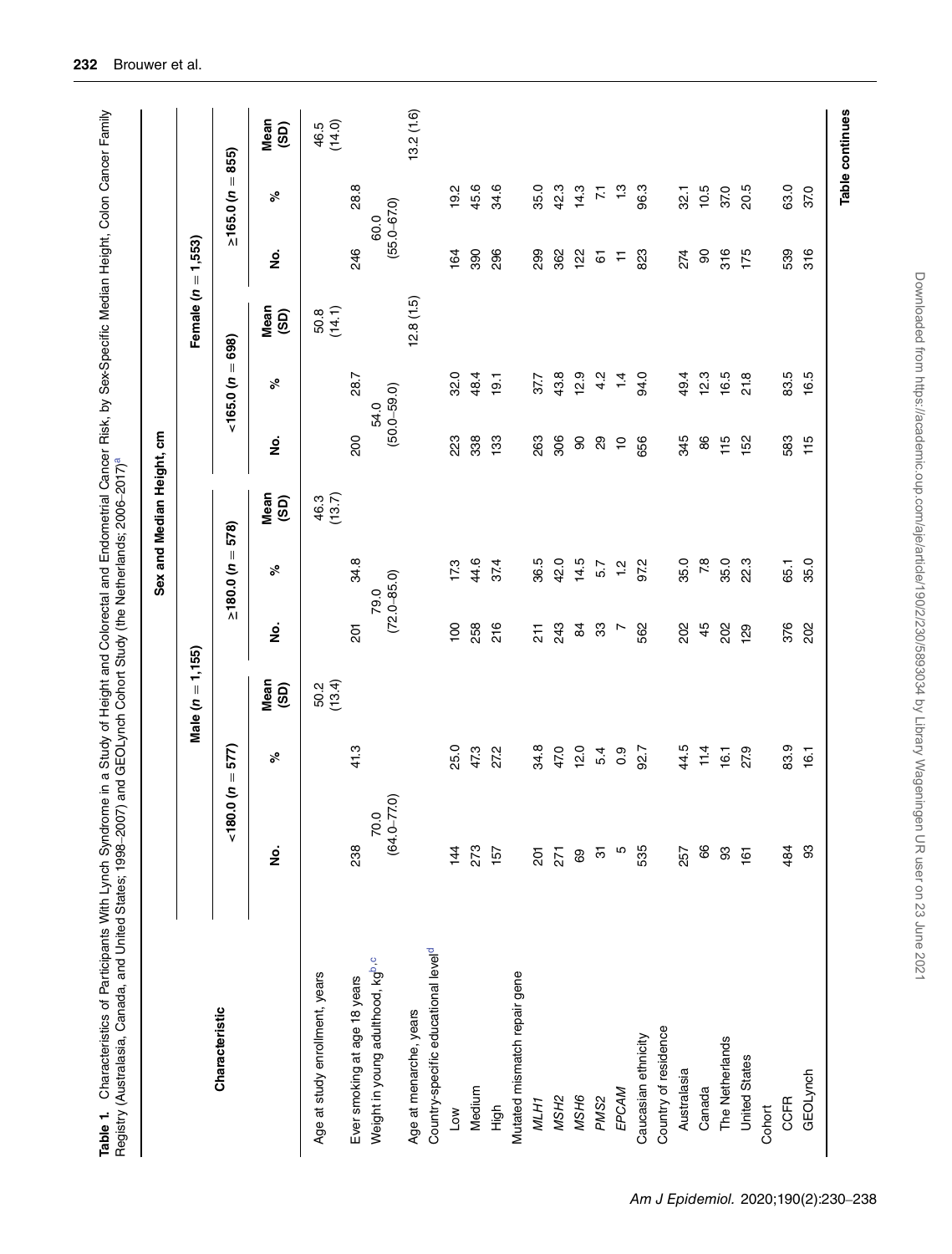| <b>Lable L. Continued</b>                                                                                                                                                                                                                                                                                                                                                                                                                                                                                                                                                                                                                                                                                                                                                                                                           |     |                                                                                                                                                               |                     |     |                        |                           |     |                     |                      |     |                        |                |
|-------------------------------------------------------------------------------------------------------------------------------------------------------------------------------------------------------------------------------------------------------------------------------------------------------------------------------------------------------------------------------------------------------------------------------------------------------------------------------------------------------------------------------------------------------------------------------------------------------------------------------------------------------------------------------------------------------------------------------------------------------------------------------------------------------------------------------------|-----|---------------------------------------------------------------------------------------------------------------------------------------------------------------|---------------------|-----|------------------------|---------------------------|-----|---------------------|----------------------|-----|------------------------|----------------|
|                                                                                                                                                                                                                                                                                                                                                                                                                                                                                                                                                                                                                                                                                                                                                                                                                                     |     |                                                                                                                                                               |                     |     |                        | Sex and Median Height, cm |     |                     |                      |     |                        |                |
|                                                                                                                                                                                                                                                                                                                                                                                                                                                                                                                                                                                                                                                                                                                                                                                                                                     |     |                                                                                                                                                               | Male $(n = 1, 155)$ |     |                        |                           |     |                     | Female $(n = 1,553)$ |     |                        |                |
| Characteristic                                                                                                                                                                                                                                                                                                                                                                                                                                                                                                                                                                                                                                                                                                                                                                                                                      |     | $(180.0(n=577))$                                                                                                                                              |                     |     | $\geq 180.0 (n = 578)$ |                           |     | $< 165.0 (n = 698)$ |                      |     | $\geq 165.0$ (n = 855) |                |
|                                                                                                                                                                                                                                                                                                                                                                                                                                                                                                                                                                                                                                                                                                                                                                                                                                     | ġ   | ್                                                                                                                                                             | Mean<br>(GS)        | ġ   | ್                      | Mean<br>(GD)              | ġ   | ್                   | Mean<br>(SD)         | ġ   | ್                      | Mean<br>(SD)   |
| End of person-time due to CRC<br>diagnosis                                                                                                                                                                                                                                                                                                                                                                                                                                                                                                                                                                                                                                                                                                                                                                                          | 278 | 48.2                                                                                                                                                          |                     | 233 | 40.3                   |                           | 210 | $\overline{5}$      |                      | 226 | 26.4                   |                |
| End of person-time due to EC<br>diagnosis <sup>e,f</sup>                                                                                                                                                                                                                                                                                                                                                                                                                                                                                                                                                                                                                                                                                                                                                                            |     |                                                                                                                                                               |                     |     |                        |                           | 90  | 13.0                |                      | 5   | 9.5                    |                |
| Age (years) at end of person-time for<br><b>CRC</b> 9                                                                                                                                                                                                                                                                                                                                                                                                                                                                                                                                                                                                                                                                                                                                                                               |     |                                                                                                                                                               | (11.9)<br>44.4      |     |                        | (11.9)<br>40.6            |     |                     | (12.1)<br>43.8       |     |                        | (11.8)<br>40.3 |
| Age (years) at end of person-time for<br>EC <sup>e,f,h</sup>                                                                                                                                                                                                                                                                                                                                                                                                                                                                                                                                                                                                                                                                                                                                                                        |     |                                                                                                                                                               |                     |     |                        |                           |     |                     | 44.5<br>(11.0)       |     |                        | (10.2)<br>42.5 |
| Abbreviations: CCFR, Colon Cancer Family Registry, CRC, colorectal cancer, EC, endometrial cancer; EPCAM, epithelial cell adhesion molecule gene; MLH1, mutL homolog 1 gene;<br>MSH2, mutS homolog 2 gene; MSH6, mutS homolog 6 gene; PALGA, Nationwide Network and Registry of Histo- and Cytopathology in the Netherlands; PMS2, PMS1 [postmeiotic<br><sup>b</sup> Weight in young adulthood reflects weight at age 18 years for GEOLynch participants and weight at age 20 years for CCFR participants.<br>a Characteristics are based on the number of participants included in CRC analyses (n = 2,708) unless otherwise specified<br>segregation increased 1 (S. cerevisiae)] homolog 2, mismatch repair system component gene; SD, standard deviation.<br><sup>c</sup> Values are expressed as median (interquartile range). |     |                                                                                                                                                               |                     |     |                        |                           |     |                     |                      |     |                        |                |
| <sup>d</sup> Percentages do not add up to 100% because there were 7 and 9 missing values for educational level in men and women, respectively.<br><sup>e</sup> Women with missing data on age at hysterectomy were<br>cm). One woman with height ≥165.0 cm without data on per<br>Based on the number of women for EC analyses $(n = 1,$                                                                                                                                                                                                                                                                                                                                                                                                                                                                                            |     | excluded from the EC analyses (i.e., 7 of the 701 women with height <165.0 cm and 9 of the 860 women with height ≥165.0<br>son-time was also excluded<br>.544 |                     |     |                        |                           |     |                     |                      |     |                        |                |
| <sup>9</sup> Age at the first occurrence of one of the following events: first diagnosis of cancer (excluding nonmelanoma skin cancer), baseline interview (CCFR), first colonoscopy of the first series<br><sup>h</sup> Age at the first occurrence of one of the following events: first diagnosis of cancer (excluding nonmelanoma skin cancer), death, last contact (CCFR), last update of the medical records<br>of regular colonoscopies (GEOLynch), last update of the medical records (GEOLynch), last linkage to PALGA (GEOLynch), or age at total proctocolectomy.<br>(GEOLynch), last linkage to PALGA (GEOLynch), trial inclusion (GEOLynch), age at study exclusion (GEOLynch), or age at hysterectomy.                                                                                                                |     |                                                                                                                                                               |                     |     |                        |                           |     |                     |                      |     |                        |                |

Continued **Table 1.** Continued Table 1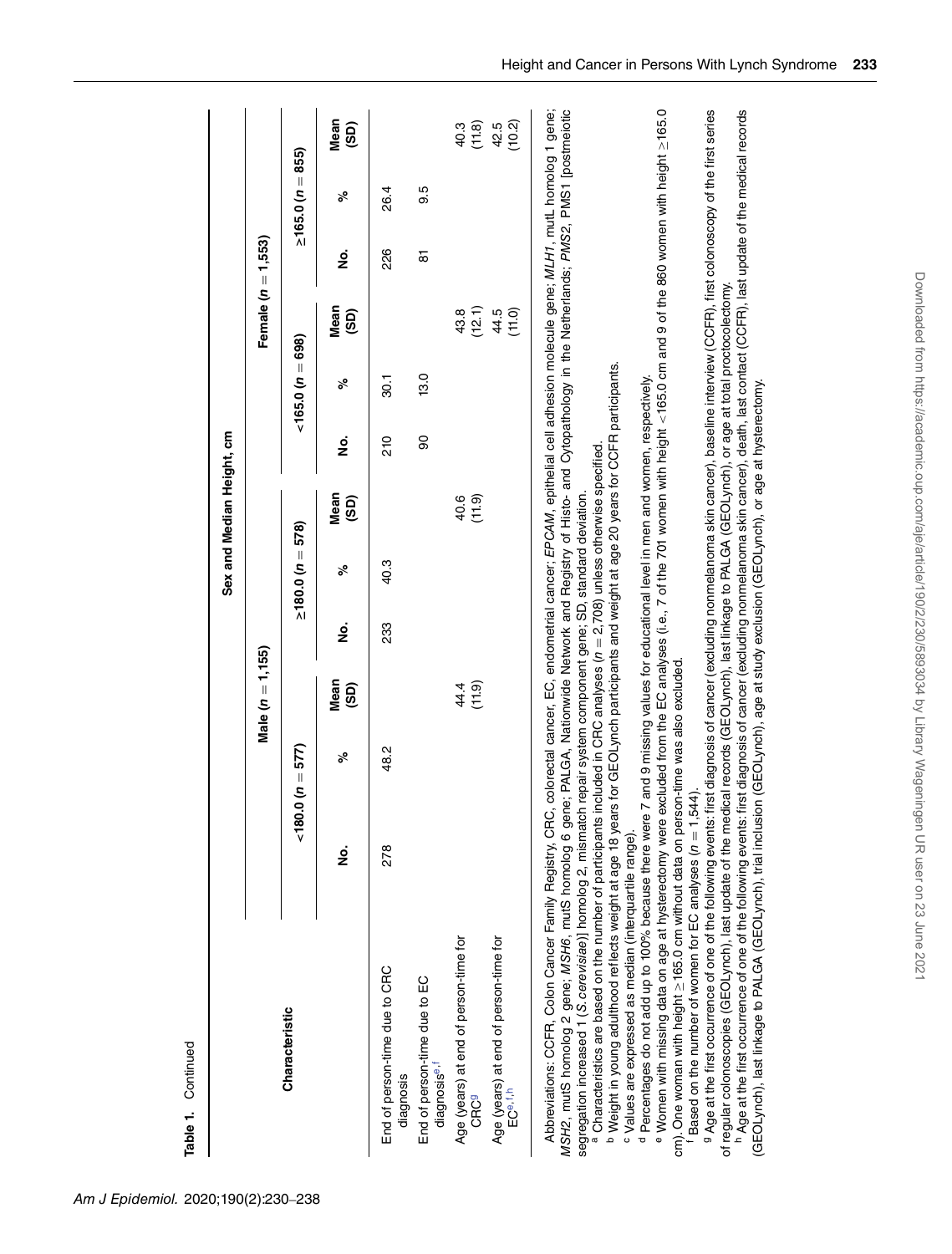| <b>Sex</b>            | <b>Total</b>                  | No. of              | Total No. of     |           | <b>Crude Analysis</b> |         |           | Multivariable Analysis <sup>a</sup> |         |
|-----------------------|-------------------------------|---------------------|------------------|-----------|-----------------------|---------|-----------|-------------------------------------|---------|
|                       | No. of<br><b>Participants</b> | <b>CRC</b><br>Cases | Person-<br>Years | <b>HR</b> | 95% CI                | P Value | <b>HR</b> | 95% CI                              | P Value |
| Men <sup>b</sup>      |                               |                     |                  |           |                       |         |           |                                     |         |
| All men               | 1.155                         | 511                 | 28.279           | 0.95      | 0.87.1.04             | 0.25    | 1.00      | 0.91, 1.11                          | 1.00    |
| Men aged $<$ 55 years | 1,155                         | 449                 | 27.016           | 0.98      | 0.89, 1.07            | 0.58    | 1.03      | 0.93, 1.14                          | 0.60    |
| Men aged $>55$ years  | 171                           | 62                  | .263             | 0.68      | 0.50, 0.92            | 0.01    | 0.72      | 0.51, 1.02                          | 0.06    |
| Women                 | 1,553                         | 436                 | 37,090           | 0.97      | 0.89, 1.05            | 0.41    | 1.01      | 0.92, 1.11                          | 0.84    |

<span id="page-4-0"></span>**Table 2.** Hazard Ratio for Colorectal Cancer per 5-cm Increment of Height Among Men and Women in the Colon Cancer Family Registry (Australasia, Canada, and United States; 1998–2007) and the GEOLynch Cohort Study (the Netherlands; 2006–2017)

Abbreviations: CI, confidence interval; CRC, colorectal cancer; HR, hazard ratio.

a Results were adjusted for educational level, ethnicity, smoking at age 18 years, year of birth, and country of residence. Year of birth was added as a time-varying covariate because it violated the proportional hazards assumption.

<sup>b</sup> Violation of the proportional hazards assumption was observed for height in men. Therefore, CRC risk estimates for men were also partitioned at the age of 55 years.

persons who also carried a germline mutation in the breast cancer type 1 gene (*BRCA1*) ( $n = 1$ ), persons with missing clinical data ( $n = 26$ ) or missing data on height ( $n = 44$ ) or age at cancer diagnosis  $(n = 14)$ , persons who were under age 18 years at questionnaire completion  $(n = 1)$ , persons with familial adenomatous polyposis (*n* = 35), and persons diagnosed with cancer before age 18 years (*n* = 5). Additionally, for CRC analyses, participants were excluded if they had a total proctocolectomy but were missing data on age at total proctocolectomy  $(n = 3)$  or if no persontime could be calculated  $(n = 9)$ . For EC analyses, men  $(n = 1,159)$ , women who had undergone hysterectomy but were missing data on age at hysterectomy  $(n = 16)$ , and women without person-time  $(n = 1)$  were excluded. This resulted in the inclusion of 2,708 persons in the analyses for CRC risk and 1,544 women in the analyses for EC risk. Characteristics of the participants included in the analyses were similar to those of the total cohort (data not shown).

## **Statistical analyses**

We used summary statistics to describe the study population across sex-specific median height values.

Cox proportional hazards regression with age as the time scale was used to calculate hazard ratios and 95% confidence intervals for the associations of height with CRC and EC. Height (cm) was modeled per 5-cm increase for both CRC and EC, since no evidence for any departure from a linear association was observed by using restricted cubic splines in Cox regression.

We chose to use a weighted model in the hazard ratio calculations to adjust for ascertainment bias, which may have occurred because of oversampling of cancer cases in our population (see Web Tables 1–3, available at [https://academic.oup.com/aje\)](https://academic.oup.com/aje) [\(33\)](#page-8-2). Through the use of this method, ascertainment bias will be removed in the

case of accurate specification of the expected incidence rates of the external referent population, and it will be reduced if specification is not completely accurate [\(33\)](#page-8-2). Additionally, we applied a robust sandwich-covariance estimate by clustering on family membership to account for any dependence of observations within families [\(34,](#page-8-3) [35\)](#page-8-4).

We used a retrospective approach to calculate CRC and EC risk estimates. For CRC, person-time started at the age of 18 years, since height plateaus around the age of 18 years for both men and women [\(36\)](#page-8-5). Person-time ended at the age of the first occurrence of any of the following events: first diagnosed cancer (excluding nonmelanoma skin cancer), the baseline interview (i.e., the first interview after study enrollment; CCFR), first colonoscopy of the first series of regular colonoscopies (GEOLynch; defined as at least 2 colonoscopies performed with a maximum interval of 2.5 years between them), last update of the medical records (GEOLynch), last linkage to PALGA (GEOLynch), or age at total proctocolectomy, which diminishes the risk of developing CRC.

For calculation of EC risk estimates, person-time also started at the age of 18 years and ended at the age of the first occurrence of one of the following events: first diagnosed cancer (excluding nonmelanoma skin cancer), death, last contact (CCFR), clinical trial enrollment (GEOLynch), loss to follow-up (GEOLynch), last update of the medical records (GEOLynch), last linkage to PALGA (GEOLynch), or age at hysterectomy, since hysterectomy eliminates the risk of developing EC.

Risk estimates were adjusted for confounding covariates identified a priori [\(37\)](#page-8-6): country-specific educational level (low, middle, or high), ethnicity (Caucasian vs. non-Caucasian), smoking status at age 18 years (ever smoking vs. never smoking), year of birth, and country of residence (Australasia, Canada, the Netherlands, or the United States). Estimates of EC risk were additionally adjusted for age at menarche. No adjustments were made for adulthood factors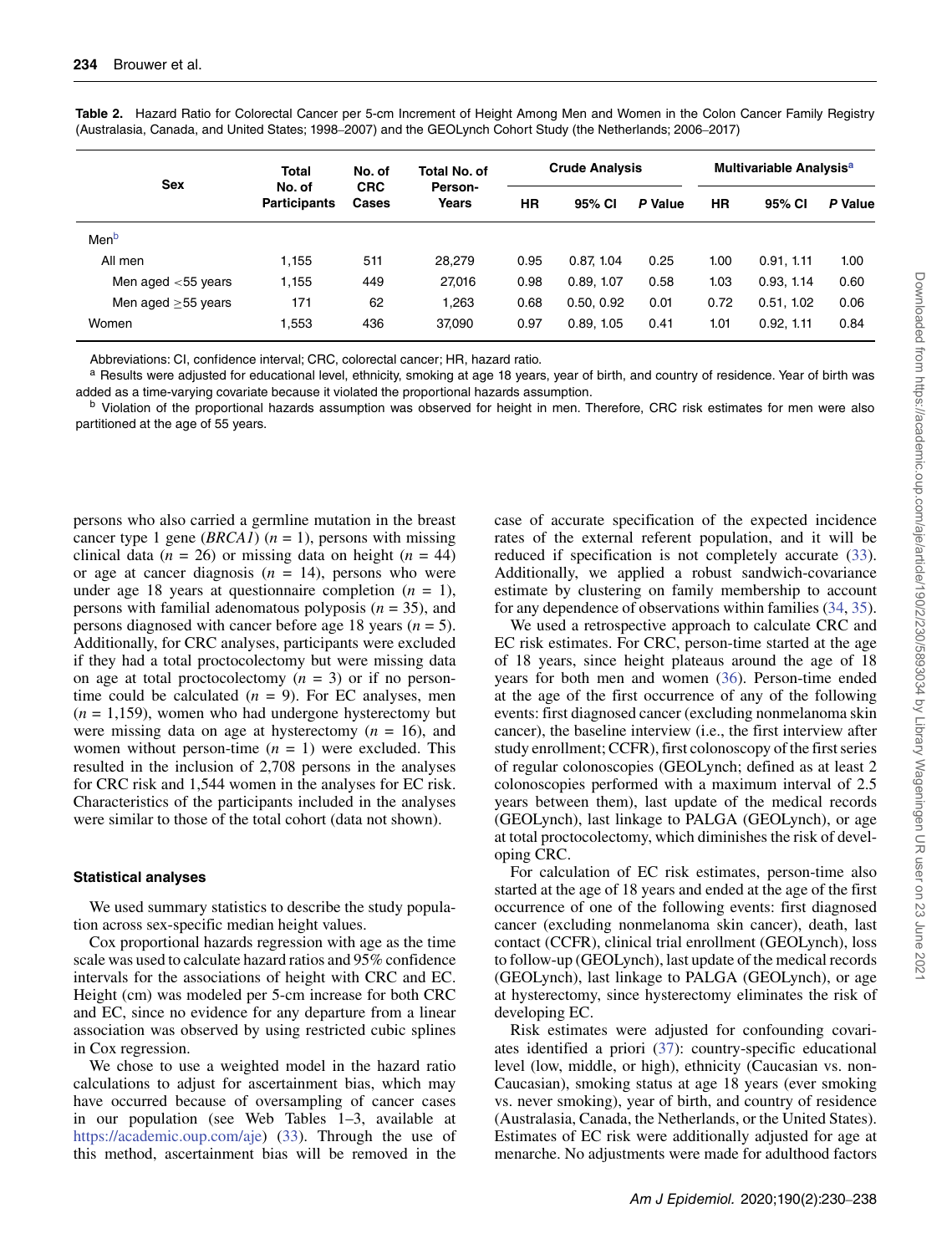(e.g., smoking status during adulthood) that may influence the risk of CRC or EC, because it is unlikely that adulthood factors causally affect adult height, which is reached in young adulthood. Furthermore, such factors may lie within the causal pathway between height and CRC or EC and therefore were not identified as confounding covariates in our a priori–created causal diagrams.

Schoenfeld residuals were used to judge whether the proportional hazards assumption was met. Violation of the assumption was observed for height in the association between height and CRC for men. Therefore, CRC risk estimates for men were additionally partitioned at the age of 55 years. Moreover, year of birth was added as a time-varying variable in regressions for CRC, and EC risk estimates were calculated with a stratified Cox procedure over strata of country of residence to correct for violation of the proportional hazards assumption seen for birth year and country of residence.

Heterogeneity in the effect of height on the 3 CRC risk estimates (i.e., for men aged *<*55 years, men aged ≥55 years, and women) was explored by adding a term for interaction between height and those 3 participant groups into the model. Moreover, to explore a potential differential effect by cohort (CCFR vs. GEOLynch), we added a term for interaction between height and cohort to the models for CRC and EC to determine heterogeneity by cohort.

Two sensitivity analyses were performed. At first, to assess whether self-reported cancer cases or cancer cases reported by relatives and/or spouses influenced the results, we excluded those cancer diagnoses (*n* = 399). Secondly, since Møller et al. [\(38\)](#page-8-7) showed that the incidence of a second primary cancer diagnosis in persons with LS was similar to the incidence of a first primary cancer diagnosis, we performed a sensitivity analysis in which person-time ended at the first diagnosed CRC or EC only instead of the first diagnosed cancer.

All *P* values were 2-sided. Data analyses were performed in the SAS System for Windows using SAS 9.4 (SAS Institute Inc., Cary, North Carolina).

# **RESULTS**

## **Participants' characteristics**

A total of 1,155 men and 1,553 women contributed 28,279 and 37,090 person-years to the study, respectively. Median height was 180.0 cm (range, 150.0–213.0 cm) for men and 165.0 cm (range, 134.0–190.0 cm) for women. Taller participants were heavier in young adulthood, more often highly educated, and more often enrolled in the GEOLynch Cohort Study than shorter participants. Ever smoking at the age of 18 years was less often reported by taller men than by shorter men. Person-time ended less often at CRC diagnosis for taller participants than for shorter participants. Persontime ended less often at the age of EC diagnosis for taller women than for shorter women [\(Table 1\)](#page-2-0). Person-time ended more often at CRC diagnosis (40.9% vs. 18.7%), but not EC diagnosis (10.9% vs. 11.6%), for CCFR participants than for GEOLynch participants (data not shown).

#### **Colorectal cancer**

A 5-cm increment of height was not associated with the risk of CRC in men (hazard ratio  $(HR) = 1.00, 95\%$ confidence interval (CI): 0.91, 1.11) [\(Table 2\)](#page-4-0). When we partitioned CRC risk estimates for men because the proportional hazards assumption was violated for height, we observed a hazard ratio of 1.03 (95% CI: 0.93, 1.14) per 5 cm increment of height for CRC among men aged *<*55 years and a hazard ratio of 0.72 (95% CI: 0.51, 1.02) per 5-cm increment of height among men aged  $\geq$ 55 years [\(Table 2\)](#page-4-0). No evidence of an association between height and CRC was observed for women (HR = 1.01, 95% CI: 0.92, 1.11).

Heterogeneity in the effect of height on CRC between men aged *<*55 years, men aged ≥55 years, and women was not observed  $(P = 0.09)$ . No evidence of heterogeneity by cohort was found  $(P = 0.58)$ .

## **Endometrial cancer**

A 5-cm increment of height was not associated with EC (HR = 1.08, 95% CI: 0.94, 1.24) [\(Table 3\)](#page-6-0). No evidence for a differential effect of height on EC by cohort was observed  $(P = 0.40)$ .

## **Sensitivity analyses**

Excluding self-reported cancer diagnoses and cancer diagnoses reported by relatives or spouses and ending persontime at the first diagnosed CRC or EC only instead of the first diagnosis of any cancer did not result in different CRC or EC risk estimates for either men or women (data not shown).

# **DISCUSSION**

In this study, which comprised a large number of persons with LS, we did not observe evidence for an association between height and CRC for men or women. Height was not associated with EC for women with LS.

To the best of our knowledge, this is the first study to have investigated the associations of height with both CRC and EC in persons confirmed to have LS. While we did not observe evidence for an association between height and CRC in this study, a 4% (95% CI: 1.02, 1.05) increased risk of CRC per 5-cm increment of height has been suggested for men and women in the general population [\(17\)](#page-7-11). Moreover, being taller increased CRC risk for women but not for men in a Canadian study of persons with suspected LS based on their family cancer history [\(29\)](#page-7-15). Our current analyses, carried out only among persons with a germline MMR gene mutation leading to LS, may have shown different results than analyses performed among persons suspected to have LS, since persons expected to have LS will comprise persons with LS but also persons with sporadic cancers or other familial cancer syndromes. Additionally, our observation of no association between height and CRC for men contrasts with the results of previous analyses in the GEOLynch Cohort Study in which a 5-cm increment of height was associated with a 57% decreased risk of colorectal adenoma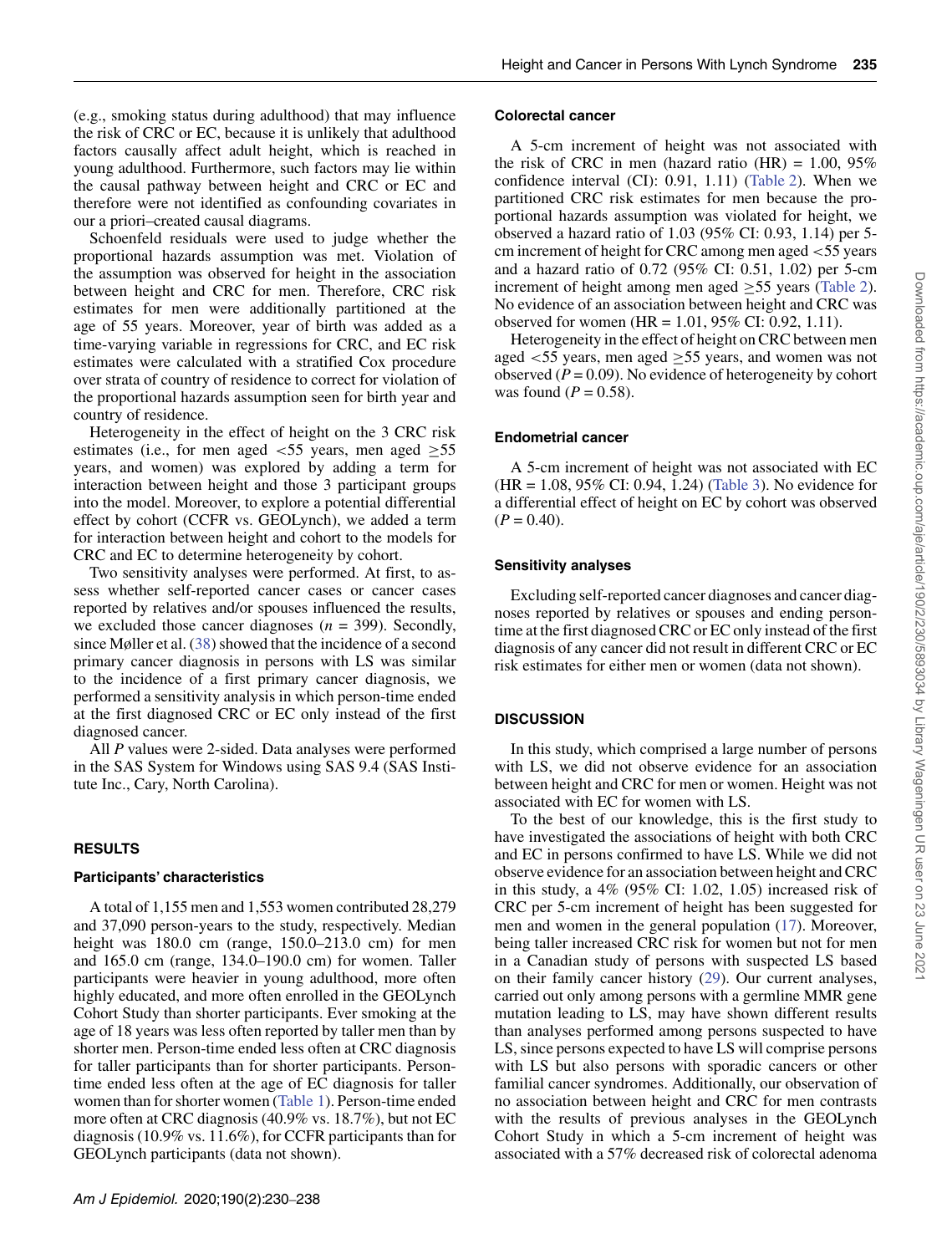| Total No. of        | No. of          | Total No. of        |      | <b>Crude Analysis</b> |         |           | Multivariable Analysis <sup>a</sup> |         |  |
|---------------------|-----------------|---------------------|------|-----------------------|---------|-----------|-------------------------------------|---------|--|
| <b>Participants</b> | <b>EC Cases</b> | <b>Person-Years</b> | ΗR   | 95% CI                | P Value | <b>HR</b> | 95% CI                              | P Value |  |
| .544                | 171             | 39.227              | 1.01 | 0.90, 1.14            | 0.81    | 1.08      | 0.94, 1.24                          | 0.29    |  |

<span id="page-6-0"></span>**Table 3.** Hazard Ratio for Endometrial Cancer per 5-cm Increment of Height Among Women in the Colon Cancer Family Registry (Australasia, Canada, and United States; 1998–2007) and the GEOLynch Cohort Study (the Netherlands; 2006–2017)

Abbreviations: CI, confidence interval; EC, endometrial cancer; HR, hazard ratio.

a Results were adjusted for educational level, ethnicity, smoking at age 18 years, year of birth, and age at menarche. Results were stratified for country of residence because of violation of the proportional hazards assumption.

for men with LS [\(30\)](#page-7-16). However, for women, the results of the current study are consistent with the previous analyses in the GEOLynch Cohort Study, since no evidence for an association between height and colorectal adenoma risk was found for women with LS in the previous analysis [\(30\)](#page-7-16).

For EC, we did not find evidence for an association between height and EC risk among persons with LS (per 5-cm increment of height, HR = 1.08, 95% CI: 0.94, 1.24). In the general population, meta-analysis evidence was presented for a 15% (95% CI: 1.09, 1.22) increased risk of EC for each 10-cm increment of height [\(18\)](#page-7-12), which is similar to the risk estimate observed in our current analyses if a 10-cm increment of height is used instead of a 5-cm increment (per 10-cm increment of height, HR = 1.16, 95% CI: 0.88, 1.53).

Strengths of this study include the large number of persons confirmed to have LS from 3 continents. Additionally, we were able to adjust for confounding covariates; we used a weighted cohort approach to reduce potential ascertainment bias; and we used a robust covariance estimate to adjust for any dependence of observations within families.

It should be noted that the retrospective approach of our data analyses may have introduced survival bias, since the mean age at study enrollment was 48.4 years while persontime started at the age of 18 years. This may have influenced our results if many CRC- or EC-related deaths occurred between the age of 18 years and the moment of participant recruitment. However, survival of persons with LS after a colon cancer or EC diagnosis is high, with estimated 5 and 10-year survival of 96% and 88% for colon cancer and 93% and 93% for EC, respectively [\(39\)](#page-8-8). Hence, we do not expect a large impact of this potential bias on our risk estimates. Additionally, height was self-reported instead of measured. The correlation between self-reported height and measured height is reported to be high  $(r > 0.9)$ , but selfreporting of height may lead to an inflated height [\(40,](#page-8-9) [41\)](#page-8-10). Nevertheless, even though an inflated report of height may have occurred, this is expected to have been nondifferential with respect to CRC/EC diagnosis, and therefore any estimates of associations would be expected to be biased toward the null. Moreover, participants were asked to report their current height instead of their height at the age of 18 years, which may not have reflected their tallest attained adult height, since aging comes with a decrease in height [\(42\)](#page-8-11). As a consequence, height reported at study enrollment by older participants versus younger participants is more likely to be an underestimate of the tallest attained adult height. However, self-reported current height is not expected to be differentially reported for persons with a taller versus shorter attained adult height. Hence, using self-reported current height instead of height at the age of 18 years may have introduced a bias toward the null for our risk estimates. Finally, the majority of our participants were of Caucasian origin. Therefore, generalizability of our results to non-Caucasian LS populations may be hampered.

In conclusion, we observed no evidence for an association of height with either CRC or EC among men and women with LS.

#### **ACKNOWLEDGMENTS**

Author affiliations: Division of Human Nutrition and Health, Wageningen University & Research, Wageningen, the Netherlands (Jesca G. M. Brouwer, Ellen Kampman, Fränzel J. B. van Duijnhoven); Fred Hutchinson Cancer Research Center, Seattle, Washington (Polly A. Newcomb); Department of Gastroenterology, Radboud University Medical Centre, Nijmegen, the Netherlands (Tanya M. Bisseling); Samuel Oschin Comprehensive Cancer Institute, Cedars-Sinai Medical Center, Los Angeles, California (Jane C. Figueiredo); Centre for Epidemiology and Biostatistics, Melbourne School of Population and Global Health, University of Melbourne, Parkville, Victoria, Australia (John L. Hopper, Mark A. Jenkins, Aung K. Win); Department of Gastroenterology and Hepatology, University Medical Centre Groningen, University of Groningen, Groningen, the Netherlands (Jan J. Koornstra); Mayo Clinic, Phoenix, Arizona (Noralane M. Lindor); Department of Gastroenterology and Hepatology, Leiden University Medical Center, Leiden, the Netherlands (Hans F. A. Vasen); University of Melbourne Centre for Cancer Research, Victorian Comprehensive Cancer Centre, Melbourne, Victoria, Australia (Aung K. Win); and Department of Genetic Medicine, Royal Melbourne Hospital, Parkville, Victoria, Australia (Aung K. Win).

The GEOLynch Cohort Study is supported by the Wereld Kanker Onderzoek Fonds Netherlands as part of the World Cancer Research Fund International grant program (grant 2014/1184). The Colon Cancer Family Registry is supported in part by funding from the National Cancer Institute, US National Institutes of Health (award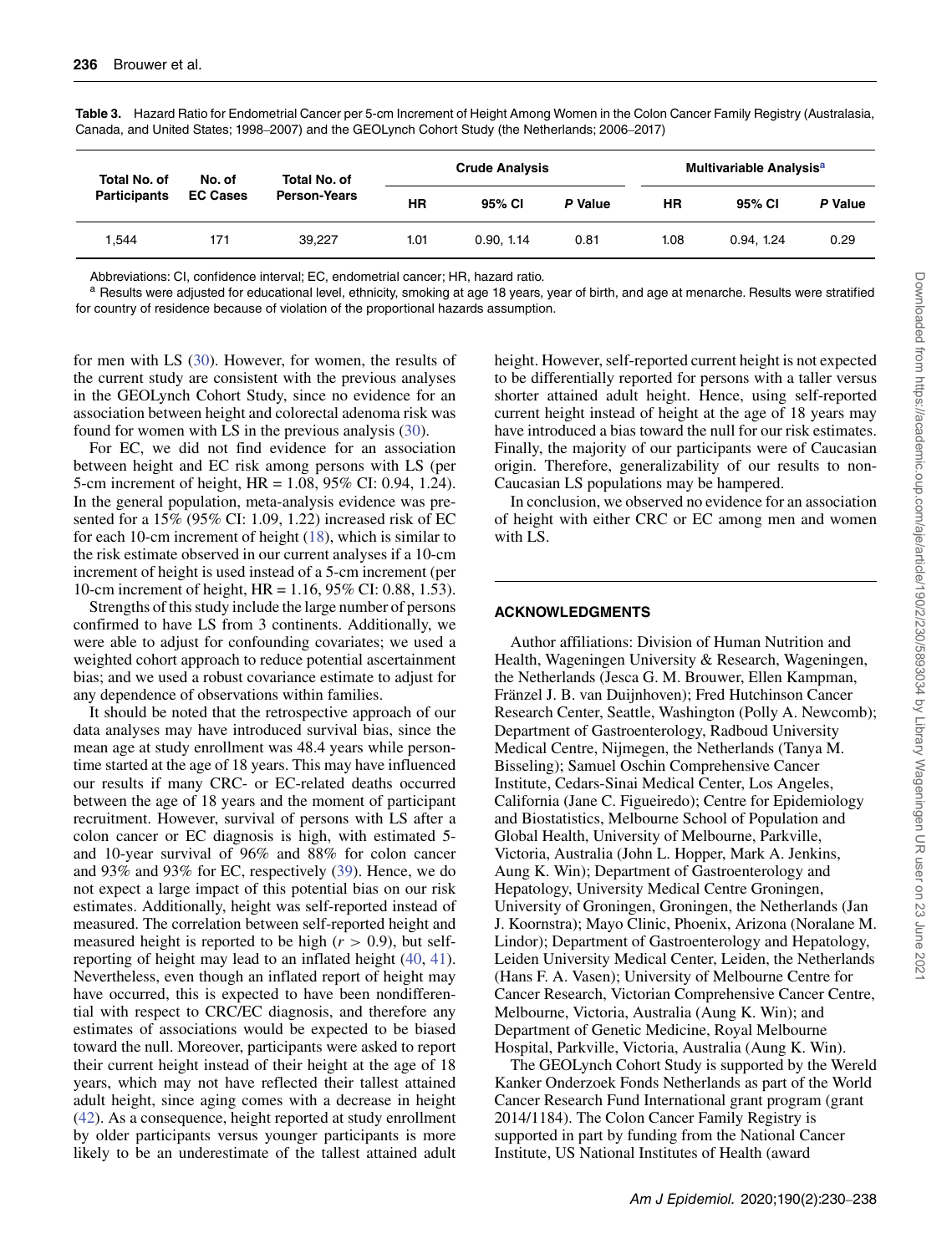U01CA167551). Support for case ascertainment was provided in part by the National Cancer Institute's Surveillance, Epidemiology and End Results (SEER) Program and 5 US state cancer registries (Arizona, Colorado, Minnesota, North Carolina, and New Hampshire) and by the Victorian Cancer Registry (Melbourne, Victoria, Australia) and the Ontario Cancer Registry (Toronto, Ontario, Canada).

The content of this article does not necessarily reflect the views or policies of the NCI or any of the collaborating centers in the CCFR, nor does the mention of trade names, commercial products, or organizations imply endorsement by the US government or the CCFR. The funding sources were not involved in the study design; the collection, analysis, and interpretation of the data; the writing of the manuscript; or the decision to submit the manuscript for publication.

Conflict of interest: none declared.

## **REFERENCES**

- <span id="page-7-0"></span>1. Peltomäki P. Lynch syndrome genes. *Fam Cancer*. 2005;4(3): 227–232.
- <span id="page-7-1"></span>2. Kempers MJ, Kuiper RP, Ockeloen CW, et al. Risk of colorectal and endometrial cancers in *EPCAM* deletion-positive Lynch syndrome: a cohort study. *Lancet Oncol*. 2011;12(1):49–55.
- <span id="page-7-2"></span>3. Hampel H, Frankel WL, Martin E, et al. Feasibility of screening for Lynch syndrome among patients with colorectal cancer. *J Clin Oncol*. 2008;26(35):5783–5788.
- <span id="page-7-3"></span>4. Fearon ER, Vogelstein B. A genetic model for colorectal tumorigenesis. *Cell*. 1990;61(5):759–767.
- <span id="page-7-4"></span>5. De Jong AE, Morreau H, Van Puijenbroek M, et al. The role of mismatch repair gene defects in the development of adenomas in patients with HNPCC. *Gastroenterology*. 2004; 126(1):42–48.
- 6. Engel C, Loeffler M, Steinke V, et al. Risks of less common cancers in proven mutation carriers with Lynch syndrome. *J Clin Oncol*. 2012;30(35):4409–4415.
- 7. Dowty JG, Win AK, Buchanan DD, et al. Cancer risks for *MLH1* and *MSH2* mutation carriers. *Hum Mutat*. 2013;34(3): 490–497.
- <span id="page-7-6"></span>8. ten Broeke SW, Brohet RM, Tops CM, et al. Lynch syndrome caused by germline *PMS2* mutations: delineating the cancer risk. *J Clin Oncol*. 2015;33(4):319–325.
- 9. South CD, Hampel H, Comeras I, et al. The frequency of Muir-Torre syndrome among Lynch syndrome families. *J Natl Cancer Inst*. 2008;100(4):277–281.
- 10. Win AK, Young JP, Lindor NM, et al. Colorectal and other cancer risks for carriers and noncarriers from families with a DNA mismatch repair gene mutation: a prospective cohort study. *J Clin Oncol*. 2012;30(9):958–964.
- 11. Ryan S, Jenkins MA, Win AK. Risk of prostate cancer in Lynch syndrome: a systematic review and meta-analysis. *Can Epidemiol Biomarkers Prev*. 2014;23(3):437–449.
- <span id="page-7-5"></span>12. Kastrinos F, Mukherjee B, Tayob N, et al. Risk of pancreatic cancer in families with Lynch syndrome. *JAMA*. 2009; 302(16):1790–1795.
- <span id="page-7-7"></span>13. Barrow E, Hill J, Evans DG. Cancer risk in Lynch syndrome. *Fam Cancer*. 2013;12(2):229–240.
- <span id="page-7-8"></span>14. de la Chapelle A. The incidence of Lynch syndrome. *Fam Cancer*. 2005;4(3):233–237.
- <span id="page-7-9"></span>15. Gunnell D, Okasha M, Smith GD, et al. Height, leg length, and cancer risk: a systematic review. *Epidemiol Rev*. 2001; 23(2):313–342.
- <span id="page-7-10"></span>16. World Cancer Research Fund/American Institute for Cancer Research. *Diet, Nutrition, Physical Activity and Cancer: A Global Perspective. The Third Expert Report*. Hyattsville, MD: National Center for Health Statistics; 2018.
- <span id="page-7-11"></span>17. Abar L, Vieira AR, Aune D, et al. Height and body fatness and colorectal cancer risk: an update of the WCRF-AICR systematic review of published prospective studies. *Eur J Nutr*. 2018;57(5):1701–1720.
- <span id="page-7-12"></span>18. Aune D, Navarro Rosenblatt DA, Chan DS, et al. Anthropometric factors and endometrial cancer risk: a systematic review and dose-response meta-analysis of prospective studies. *Ann Oncol*. 2015;26(8):1635–1648.
- <span id="page-7-13"></span>19. Broaddus RR, Lynch HT, Chen LM, et al. Pathologic features of endometrial carcinoma associated with HNPCC: a comparison with sporadic endometrial carcinoma. *Cancer*. 2006;106(1):87–94.
- 20. Meijer TW, Hoogerbrugge N, Nagengast FM, et al. In Lynch syndrome adenomas, loss of mismatch repair proteins is related to an enhanced lymphocytic response. *Histopathology*. 2009;55(4):414–422.
- 21. Shiovitz S, Copeland WK, Passarelli MN, et al. Characterisation of familial colorectal cancer type X, Lynch syndrome, and non-familial colorectal cancer. *Br J Cancer*. 2014;111(3):598–602.
- 22. Shashidharan M, Smyrk T, Lin KM, et al. Histologic comparison of hereditary nonpolyposis colorectal cancer associated with *MSH2* and *MLH1* and colorectal cancer from the general population. *Dis Colon Rectum*. 1999;42(6): 722–726.
- 23. Colussi D, Brandi G, Bazzoli F, et al. Molecular pathways involved in colorectal cancer: implications for disease behavior and prevention. *Int J Mol Sci*. 2013;14(8): 16365–16385.
- 24. Ketabi Z, Bartuma K, Bernstein I, et al. Ovarian cancer linked to Lynch syndrome typically presents as early-onset, non-serous epithelial tumors. *Gynecol Oncol*. 2011;121(3): 462–465.
- 25. Westin SN, Lacour RA, Urbauer DL, et al. Carcinoma of the lower uterine segment: a newly described association with Lynch syndrome. *J Clin Oncol*. 2008;26(36): 5965–5971.
- 26. Gylling A, Abdel-Rahman WM, Juhola M, et al. Is gastric cancer part of the tumour spectrum of hereditary non-polyposis colorectal cancer? A molecular genetic study. *Gut*. 2007;56(7):926–933.
- 27. Schulmann K, Brasch FE, Kunstmann E, et al. HNPCC-associated small bowel cancer: clinical and molecular characteristics. *Gastroenterology*. 2005;128(3): 590–599.
- <span id="page-7-14"></span>28. Jönsson JM, Bartuma K, Dominguez-Valentin M, et al. Distinct gene expression profiles in ovarian cancer linked to Lynch syndrome. *Fam Cancer*. 2014;13(4):537–545.
- <span id="page-7-15"></span>29. Campbell PT, Cotterchio M, Dicks E, et al. Excess body weight and colorectal cancer risk in Canada: associations in subgroups of clinically defined familial risk of cancer. *Can Epidemiol Biomarkers Prev*. 2007;16(9):1735–1744.
- <span id="page-7-16"></span>30. Botma A, Nagengast FM, Braem MG, et al. Body mass index increases risk of colorectal adenomas in men with Lynch syndrome: the GEOLynch Cohort Study. *J Clin Oncol*. 2010; 28(28):4346–4353.